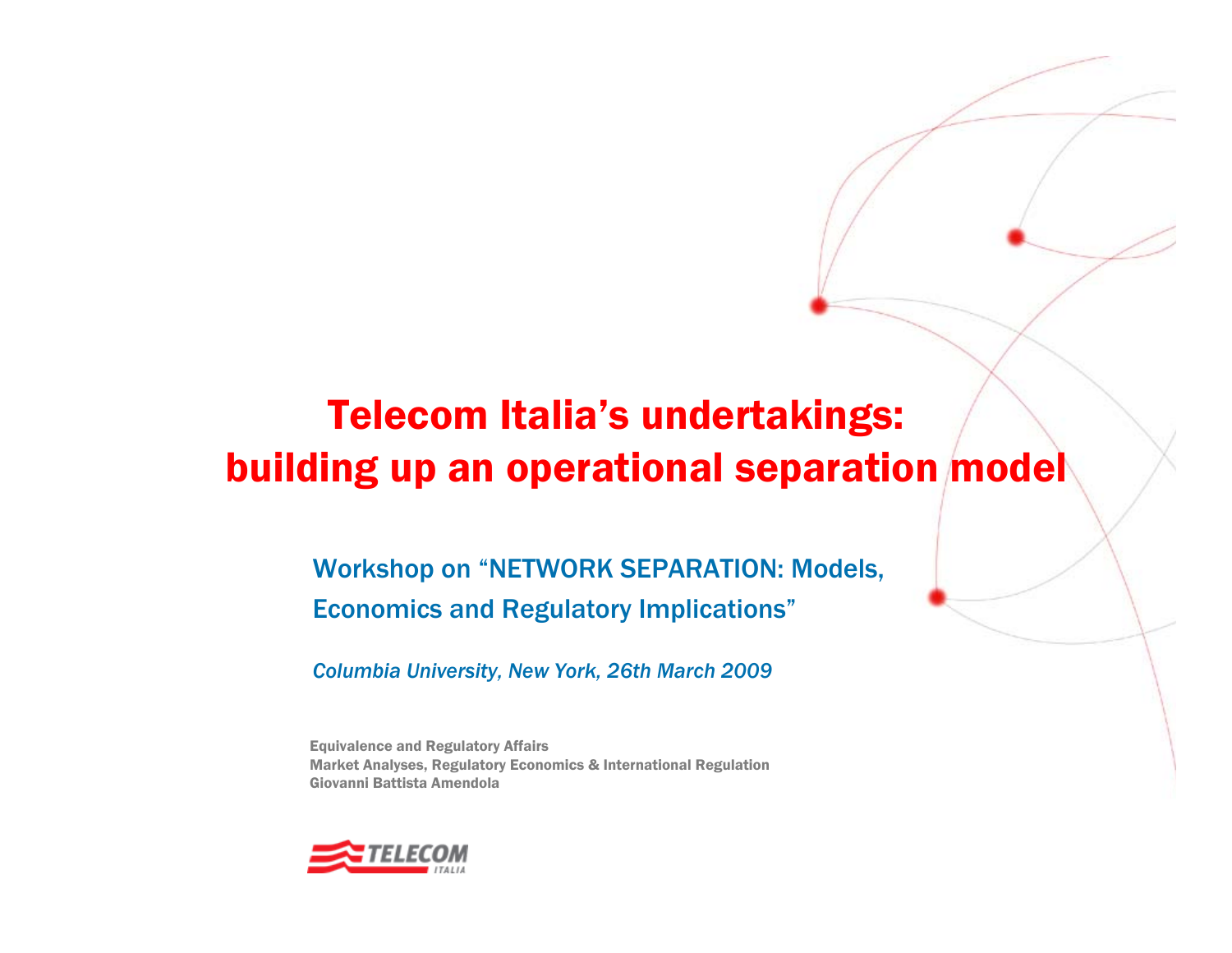# Equivalence and Regulatory Affairs

#### MISSION

► Managing the regulatory process to increase the company's value by affecting market changes in the mid-long term.

#### **VISION**

► Leading the change, as an influential team and a strategic reference for the company in the development of its business and in consumer protection; establishing a loyal dialogue with the other market players, Authorities and Institutions for the achievement of a simple, efficient and symmetric regulation.

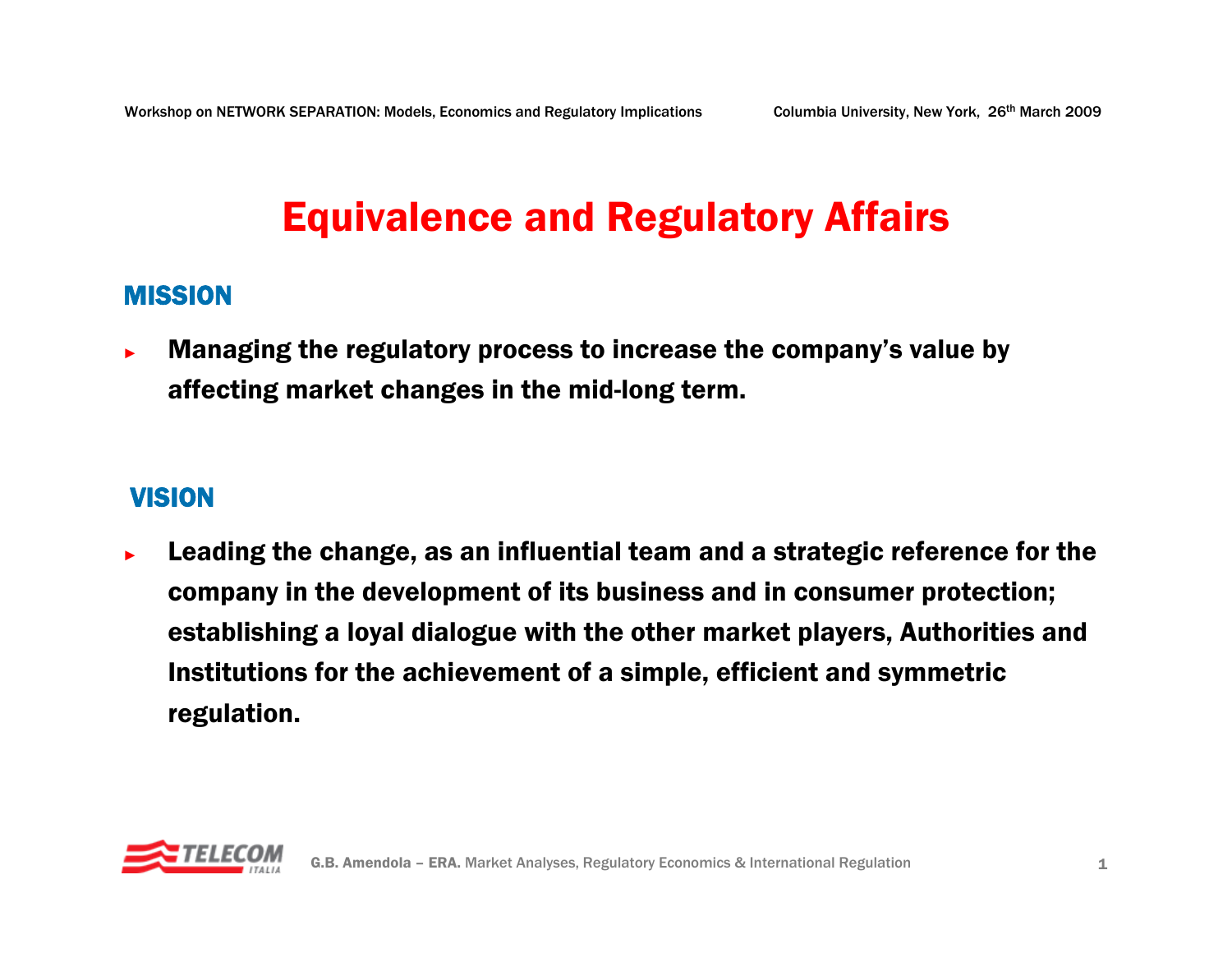### The role of vertical separation remedies

- ► It is well known that standard remedies (access obligations, price control...) might fail in some circumstances to address the competition problems raised by vertical integration (non-price issues may be particularly difficult to be tackled).
- ►In case an NRA maintains – on the basis of concrete market evidence - that standard remedies in place have failed, and are bound to fail in a forward-looking perspective, to address the competition problems raised by vertical leveraging of significant market power in the access network, "exceptional" vertical separation remedies may be considered.
- ► The separation of the fixed access network from the retail activities can be marked by several intensity degrees related to their effects on vertical integration:
	- ►Accounting Separation;
	- ►Operational Separation schemes (including Functional Separation);
	- ►Legal Separation;
	- ►Ownership Separation.

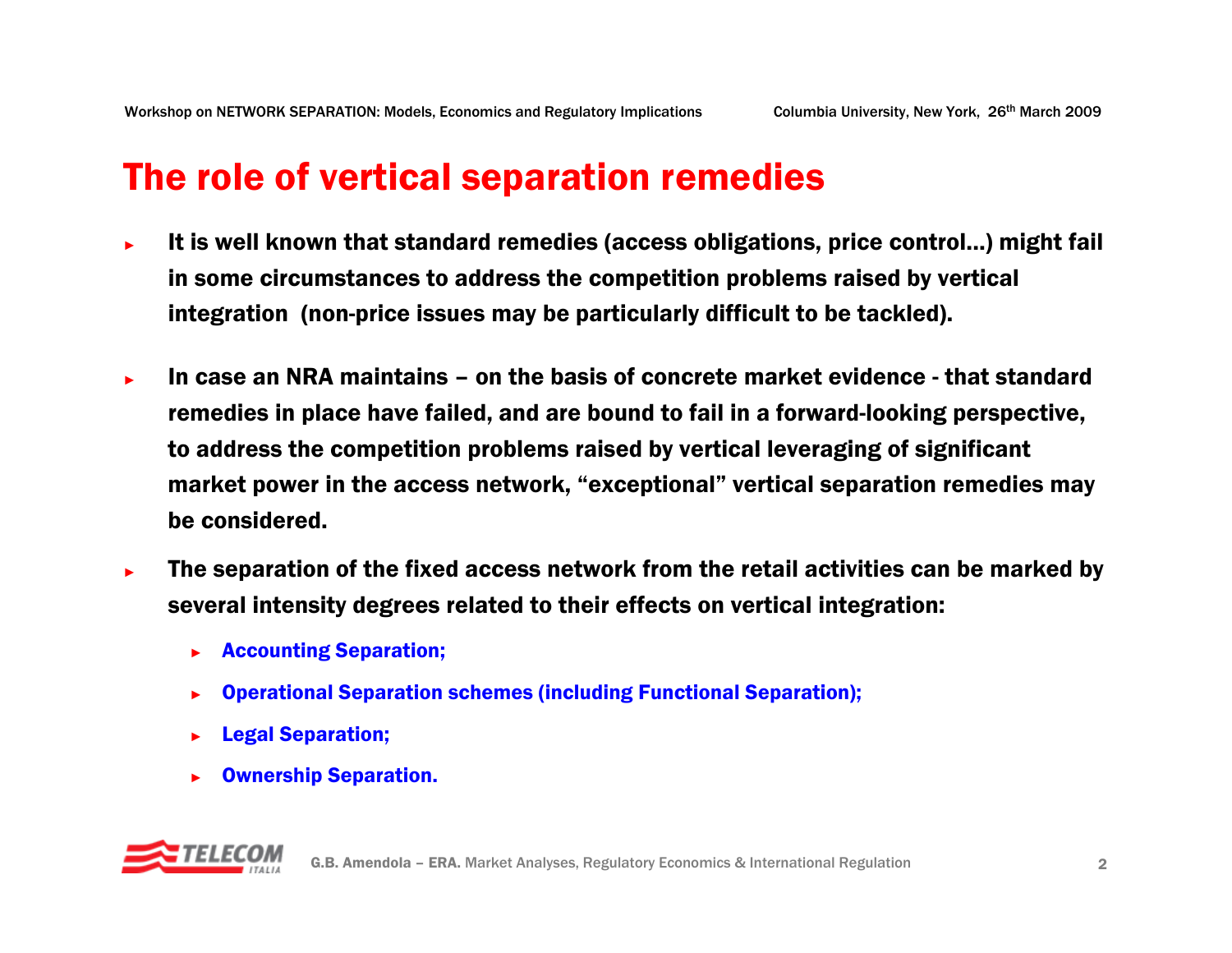### Overview of Telecom Italia's Operational Separation



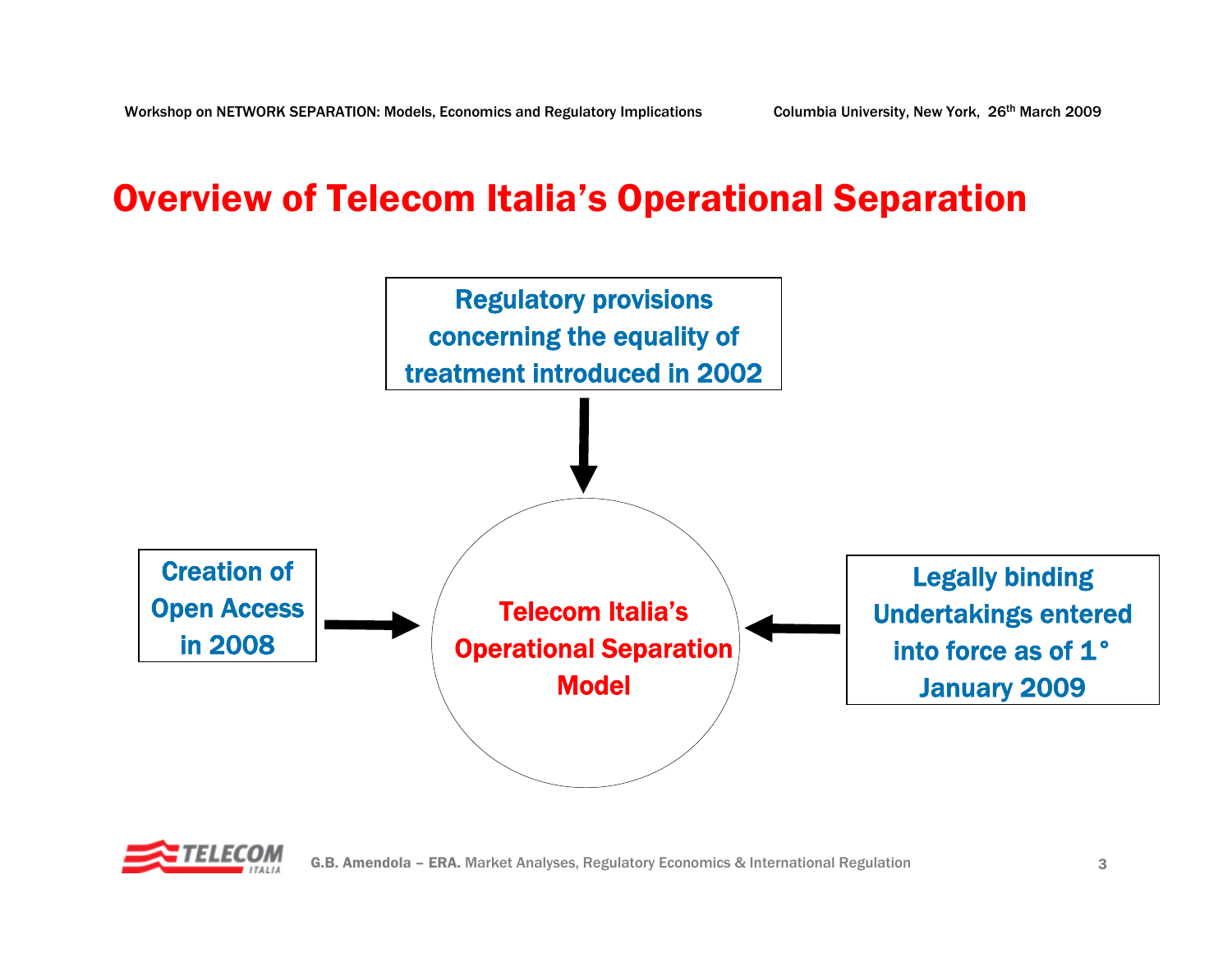## Regulatory provisions concerning the equality of treatment introduced in 2002

- ► It is not widely known that the very first case of enforcement of organisational remedies by a European NRA has been the regulation introduced in 2002 by AGCom Decision 152/02/CONS (on the basis of the Italian law n. 481 dated 14/11/1995).
- ► As a consequence of the new regulation, the following main vertical separation remedies and organisational measures were introduced:
	- ¾physical separation of TI wholesale staff and management from TI retail ones;
	- ¾ logical/physical separation of network/wholesale systems from the retail systems aiming at avoiding access to OLO's data by the retail units (more than 60 information systems were taken apart);
	- ¾ introduction of KPI in order to monitor the equality of treatment in the provision of regulated wholesale services.

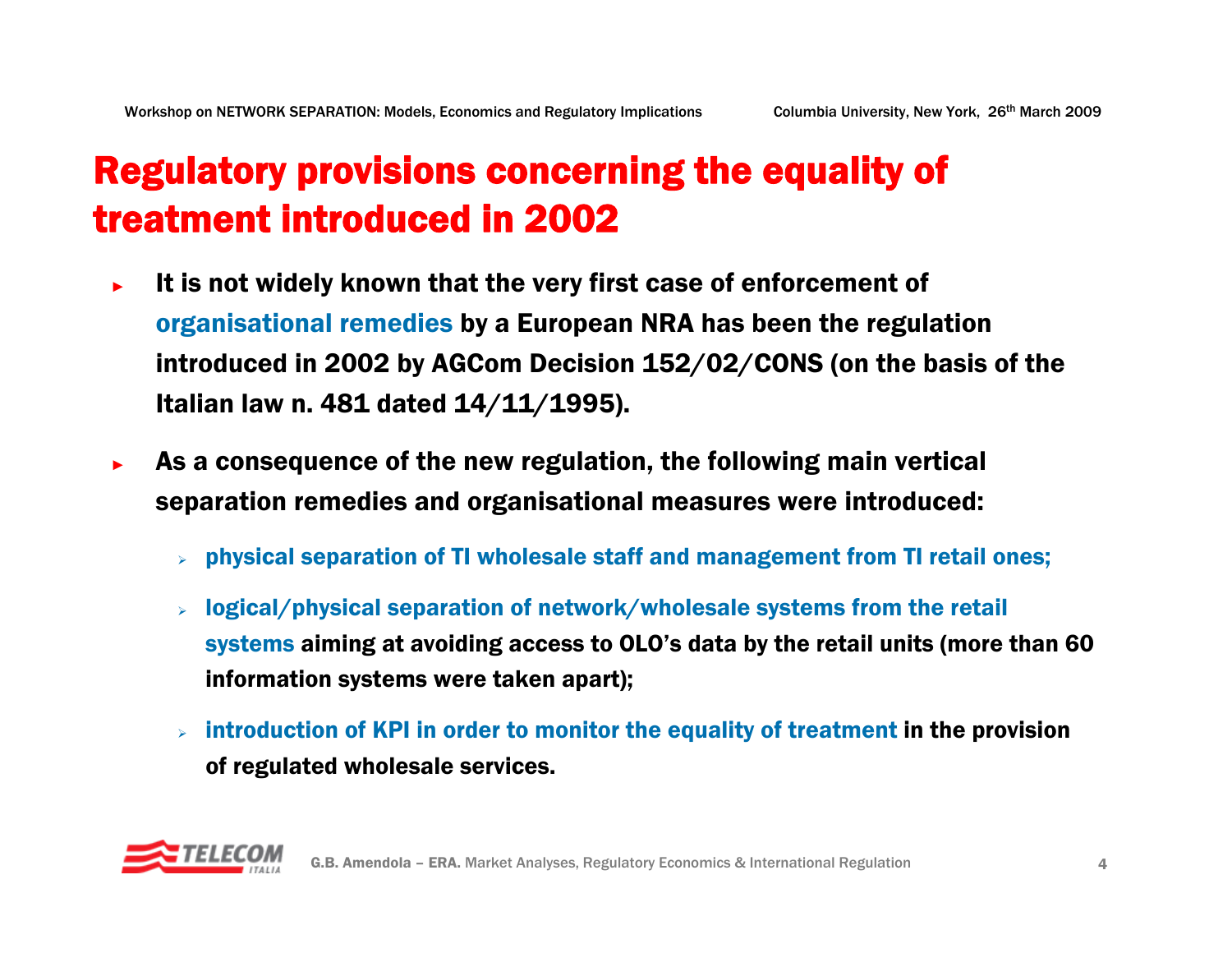### Trends of Telecom Italia's wholesale access services



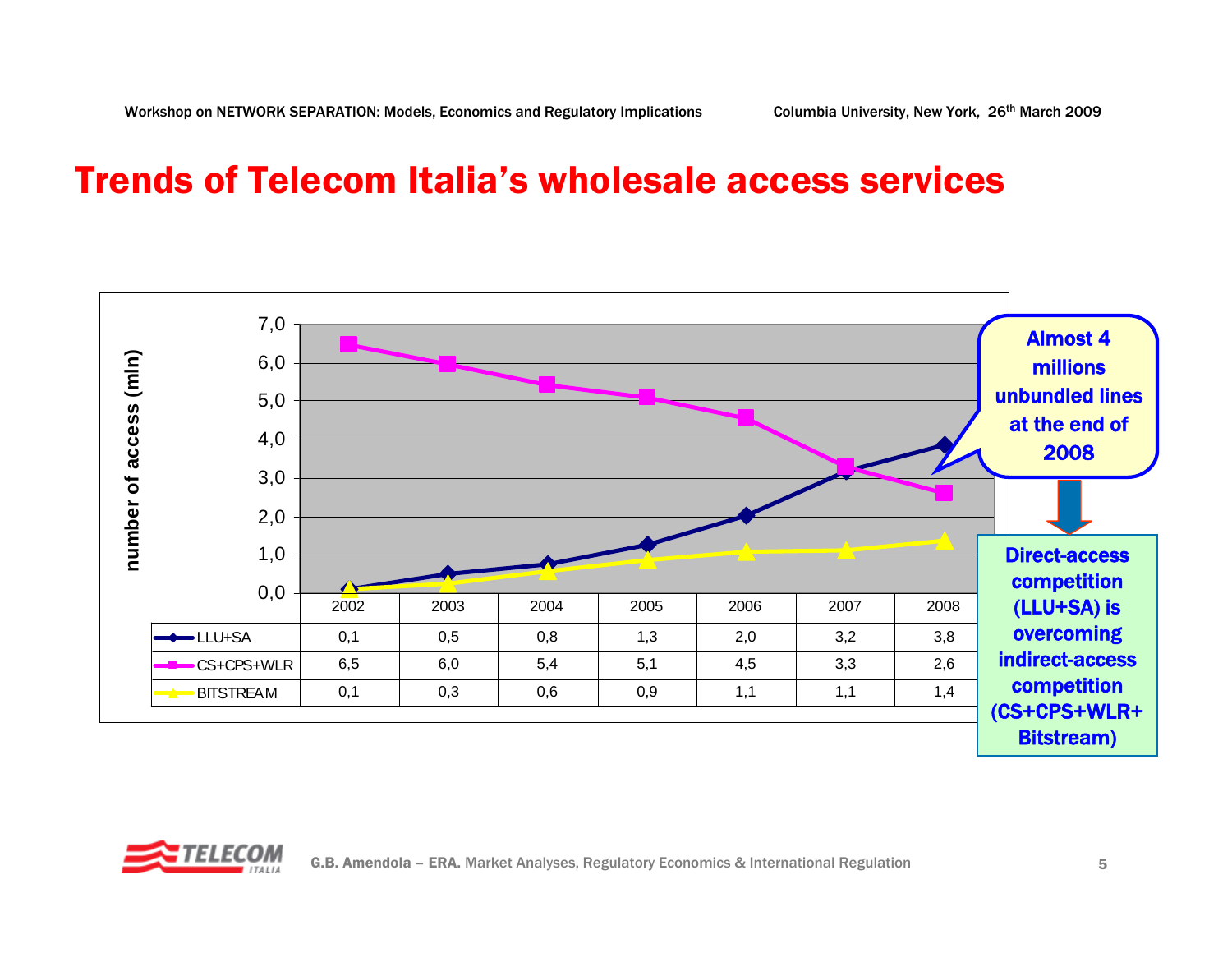## The creation of Open Access (1/2)

#### The Open Access business unit has been created at the beginning of 2008

- ► to achieve efficiencies both in operational and maintenance costs and network investments; and
- ► to increase transparency in the provision of wholesale access services to TI's commercial department s and to the alterative Operators (OLOs) by means of TI's Wholesale department.

#### Open Access manages TI's access infrastructures and provides the following main services:

- ►Copper physical link supply between client and local exchange for TI and OLO
- ►Wholesale Line Rental (WLR) service
- ►Co-location service supply in the central exchange spaces
- ►Optical fibre physical link supply
- ►Maintenance services on copper and fibre links
- ►Access to ducts
- ►Wholesale broadband access (bitstream services)

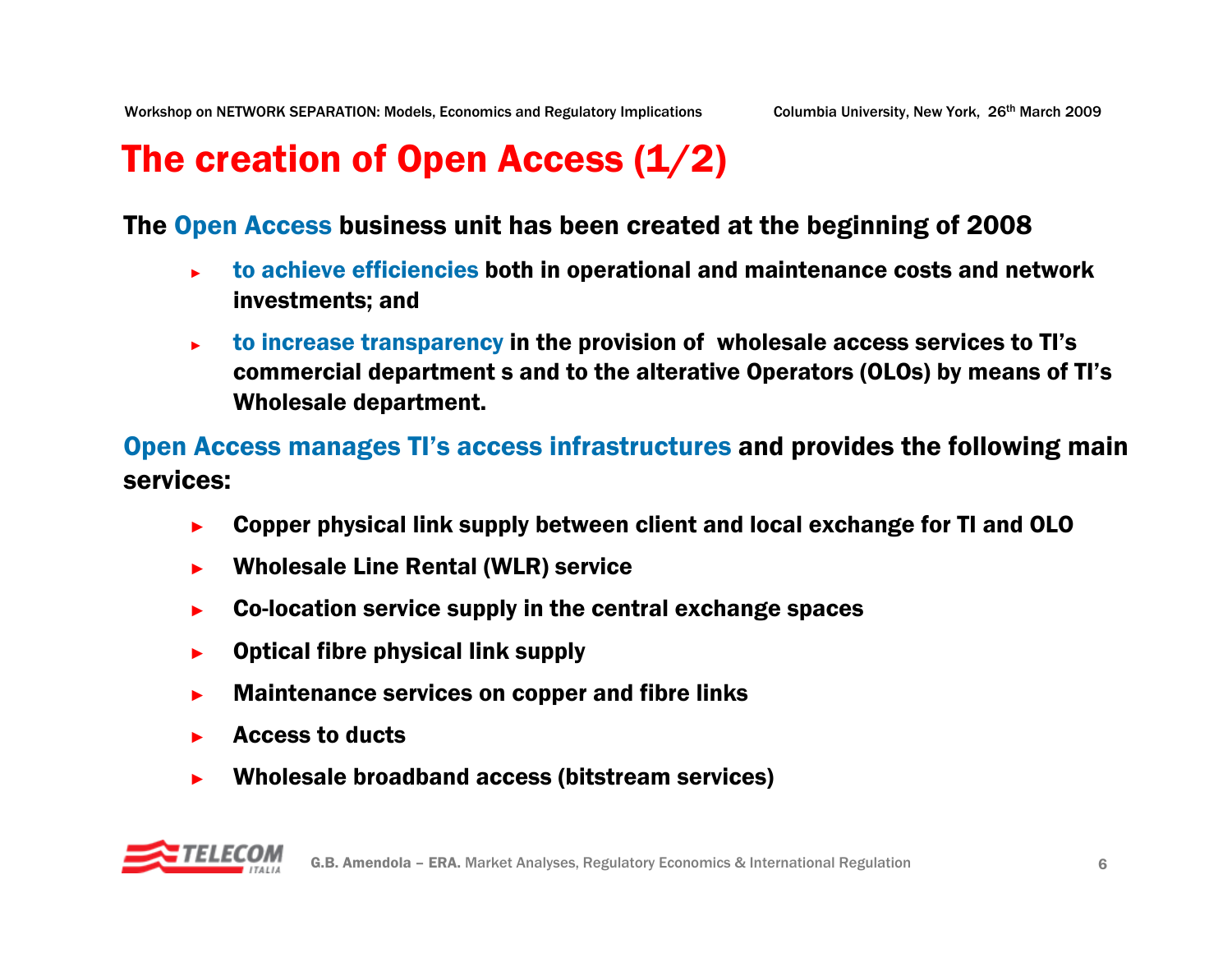### The creation of Open Access (2/2)

Open Access plays a key role in ensuring the implementation of TI's undertakings due to the fact that most of the undertakings concern the equivalence in the provision of SMP network access services produced by Open Access. Therefore, Open Access is the organisational tool to achieve access equivalence for both TI retail divisions and OLOs.

For these reasons, even if the creation of Open Access is not part of TI's Undertakings, any significant organisational change of both Open Access and TI Wholesale, is to be previously submitted to AGCom approval.

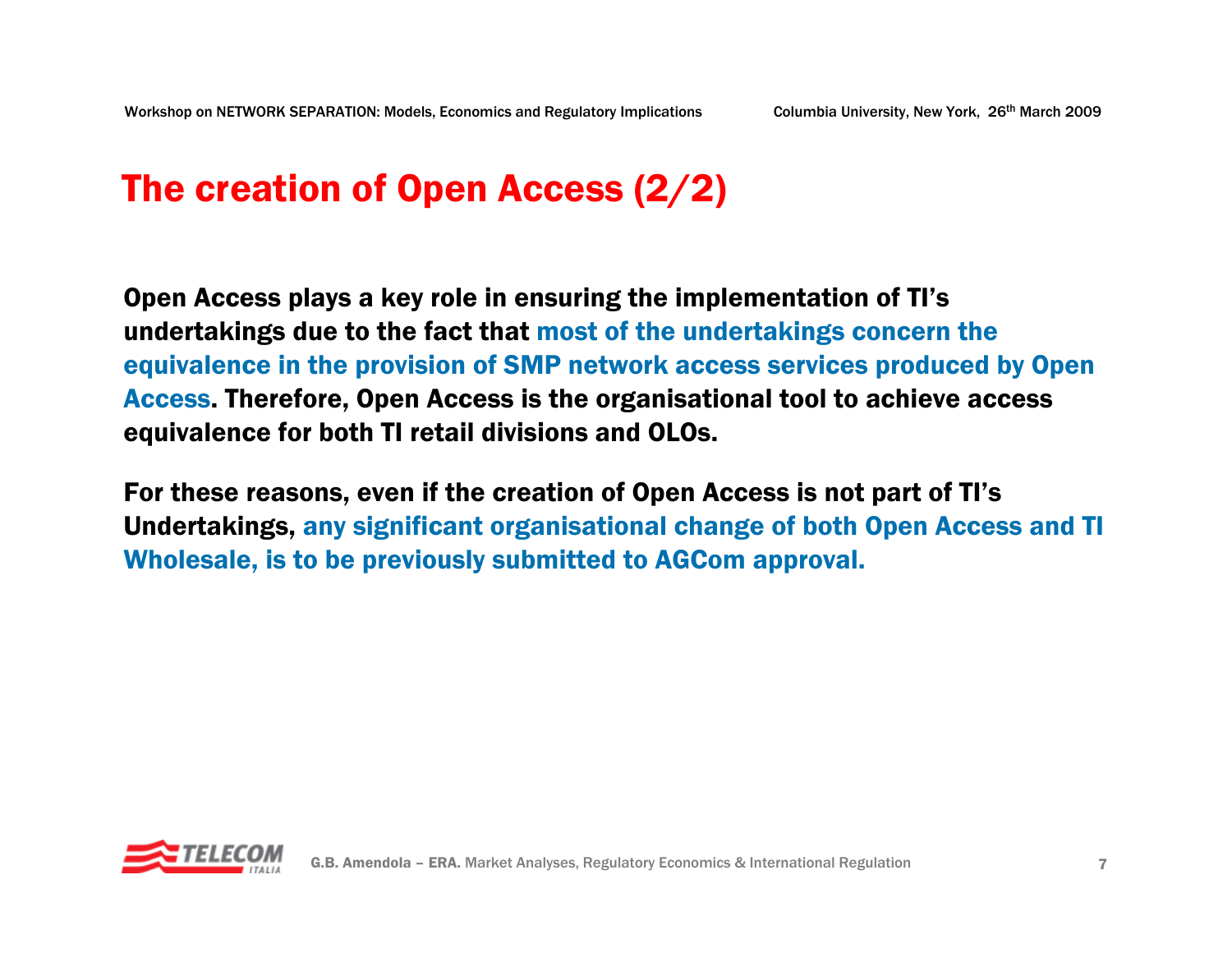## Main objectives of TI's Undertakings

#### On 15th December 2008, AGCom approved TI's Undertakings (Decision 718/08/CONS):

►223 undertakings are legally binding as of 1<sup>st</sup> January 2009.

#### TI's Undertakings are intended to:

- ► strengthen the operational separation model by addressing the competition concerns expressed by AGCOM;
- ►reduce the degree of litigation with OLOs;
- ► ensure competitive conditions in the migration towards new generation networks.

TI's Undertakings are not intended to modify current regulatory remedies imposed by AGCom on TI.

The undertakings have been voluntarily added by TI to the current remedies.

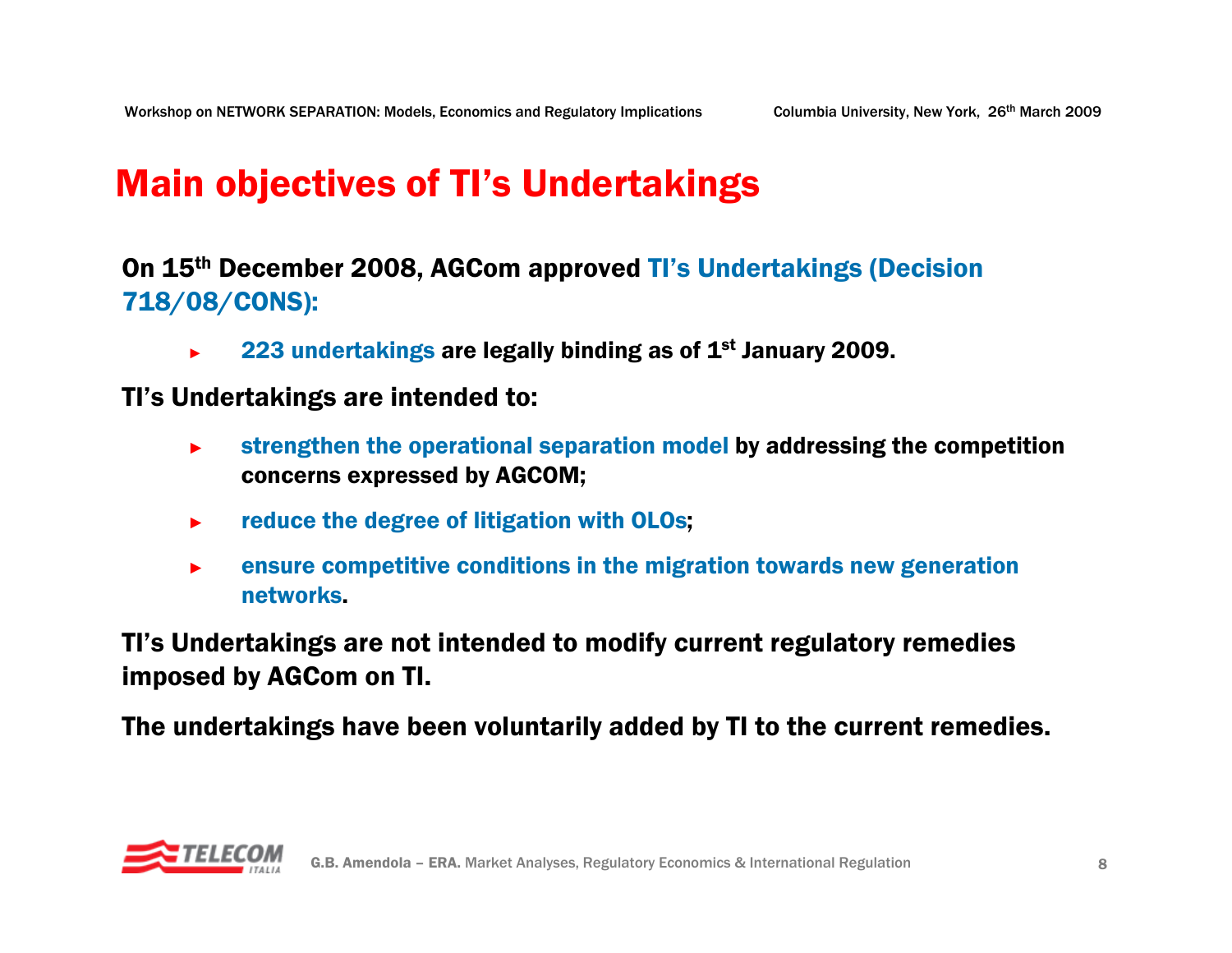## 14 Groups of undertakings: an overview

- 9) Access to ducts and dark fiber Offers (in case of technical difficulties); Equivalence for SPM services on NGAN; joining NGN Italia Committee; "migration" plan proposal
- Ensuring transparency of the "Next Generation Access Network Plan (NGN 2)"6)

#### NEXT GENERATION ACCESS NETWORKS

#### EQUIVALENCE

- 1) SPM Services' Delivery; Co-location; wholesale CRM
- Code of Conduct2)
- 3) KPI monitoring system
- KPI transparency 4)
- Network Quality Plan Transparency 5)
- Network Development Plan Transparency 6)
- OA's Separate Accounts and fixing of 8) Transfer Charges



### **GOVERNANCE**

- 7) Supervisory Board
- 10) Joining the Office of Telecom Adjudicator

#### CONSUMER PROTECTION

- 11) Ban on commercial activities for OA network technicians
- 12) Unsolicited services' activation reporting
- 13) CPS termination procedure
- complaint and reducing 14) More efficient dealing with disputes with consumers

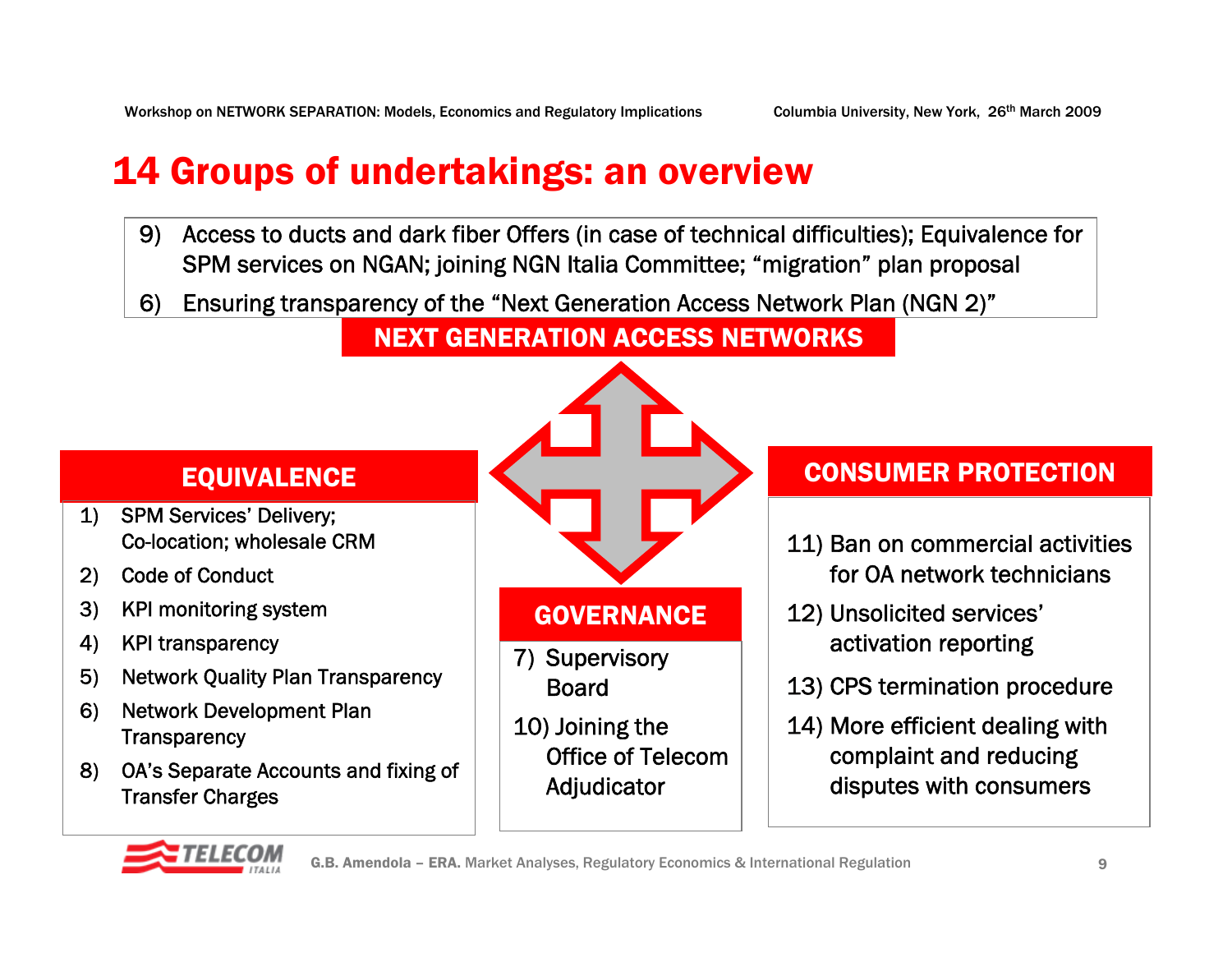## Ensuring Technical Equivalence: the new single delivery process for the provision of access SMP services

The new single delivery process aims at:

- ► improving internal/external equal treatment in the production and provision of SMP Services;
- ► handling orders, without discriminating between internal and external ones, with the introduction of different "queues" based on:
	- $\blacktriangleright$ type of service;
	- ¾level of quality chosen at the order;
	- ¾reception time (first come first served).

In case of network resource unavailability, upon request, OLOs' orders will be held in a waiting system based on a "single-queue" and will be automatically processed when the network resource becomes available.

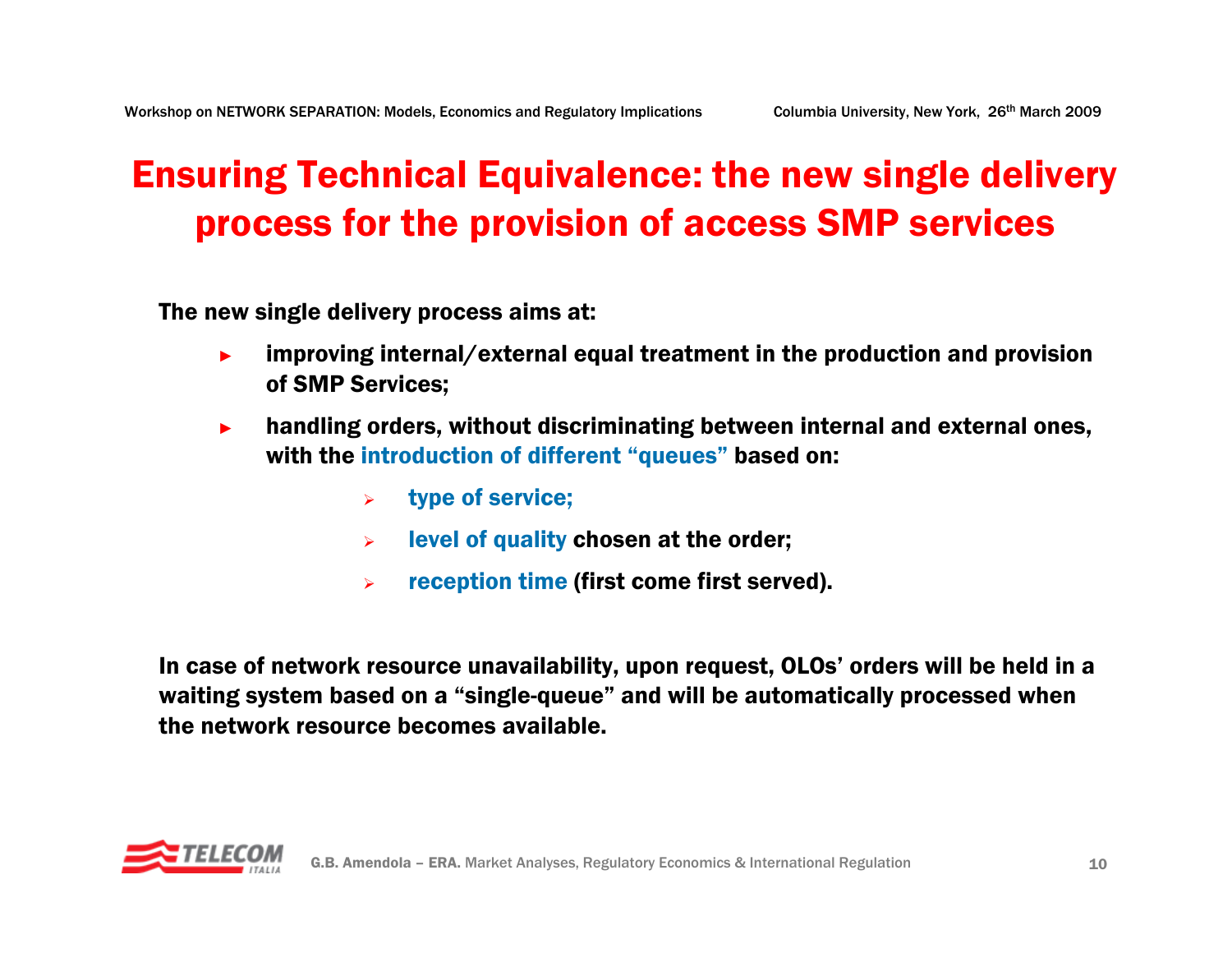# Ensuring Technical Equivalence: the new monitoring system on equal treatment

Current mandatory indicators, imposed by Decision 152/02/CONS, only measure service performance on an end-to-end basis.

The new monitoring system will focus on Open Access's activities by comparing KPIs related to the wholesale phases of SMP services delivered to TI Retail (KPI  $\alpha$ ) with KPIs related to the production of the SMP Services delivered to OLOs (KPI  $\beta$ ). KPIs are to monitor delivery, assurance, service availability and supporting systems quality. Relevant KPOs are to be agreed with AGCom.



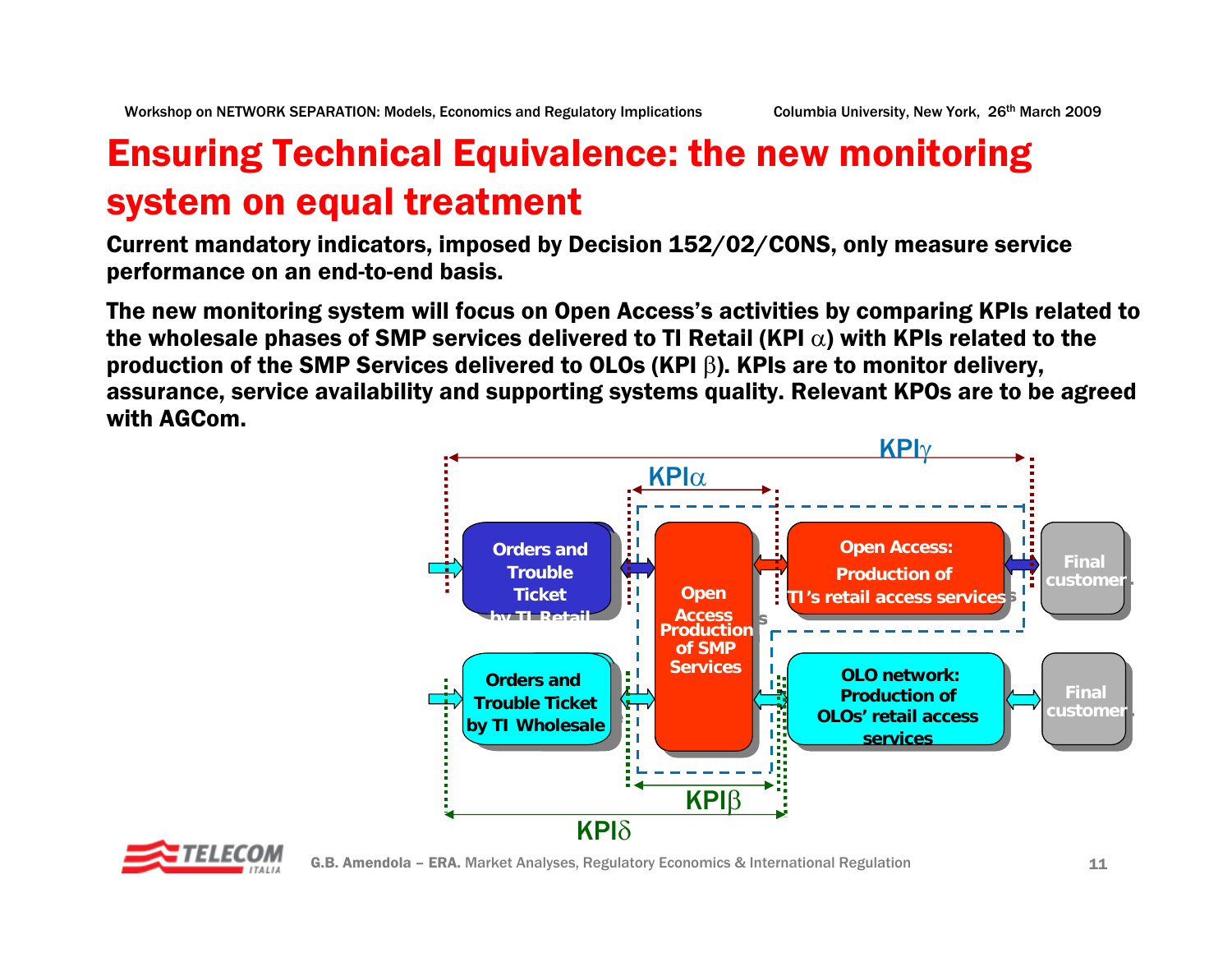## Ensuring Economic Equivalence

Introduction of internal transfer charges for SMP access services

TI is to elaborate and submit to AGCom approval a proposal of internal service contracts based on the economic transfer charges related to the provision of SMP services delivered by Open Access.

#### <u>Integration of TI's Regulatory Accounting to include Open Access</u>

TI is to elaborate and submit to AGCom approval a proposal for a separate regulatory account system related to Open Access.

The new accounting separation of Open Access will provide evidence concerning the equivalence between the transfer charges applied to the internal commercial divisions and the relevant economic conditions applied to alternative operators.

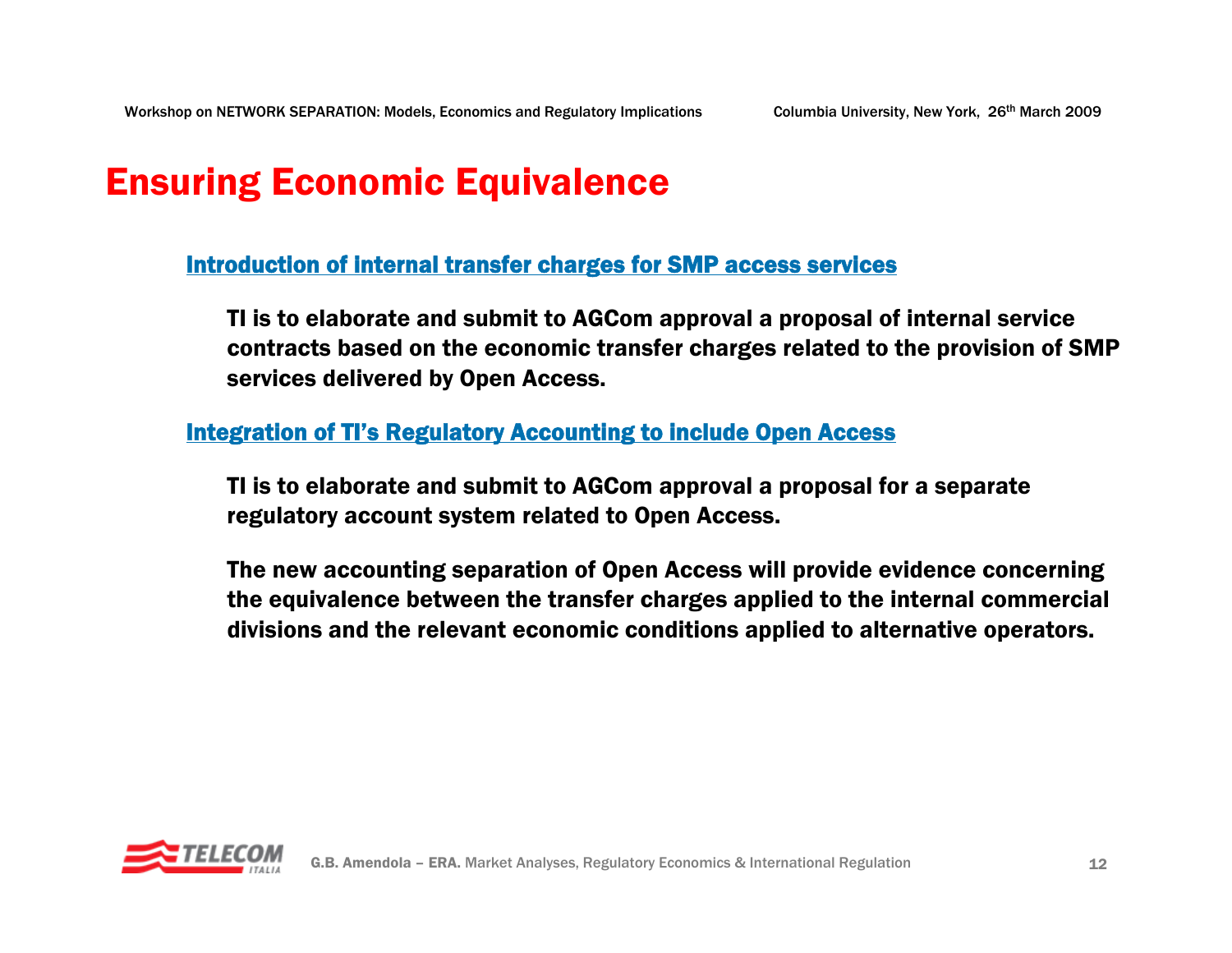# Ensuring Access Equivalence to Next Generation Access **Networks**

#### Access to ducts and dark fibre

TI will provide an offer for the access to and sharing of its ducts. If this access is neither technically possible nor economically viable, TI is to provide an alternative solution based on access to dark fibre. Open Access will directly manage the creation of a new system to allow the delivery of the ducts offer directly to OLOs.

#### Access equivalence to NGAN

With reference to the second round of AGCom market analysis, the current undertakings shall be extended to all the new wholesale network services, provided over the NGAN, in which Telecom Italia will be found as having SMP.

#### **Migration process**

Also on the basis of the discussions within the "NGN Italy Committee", TI is to submit to AGCOM's approval a proposal of guidelines for the migration process towards NGAN and the phasing out of some TI local switches.

#### Transparency on NGAN development plans

TI undertakes to release the "New Generation Access Network Plan (NGAN)", which is to outline the percentage of new generation lines for each local exchange area and municipality, with reference to the so-called "passed home". In addition, it will include technical information on wholesale services, if any, which might become locally available on the new network platform.

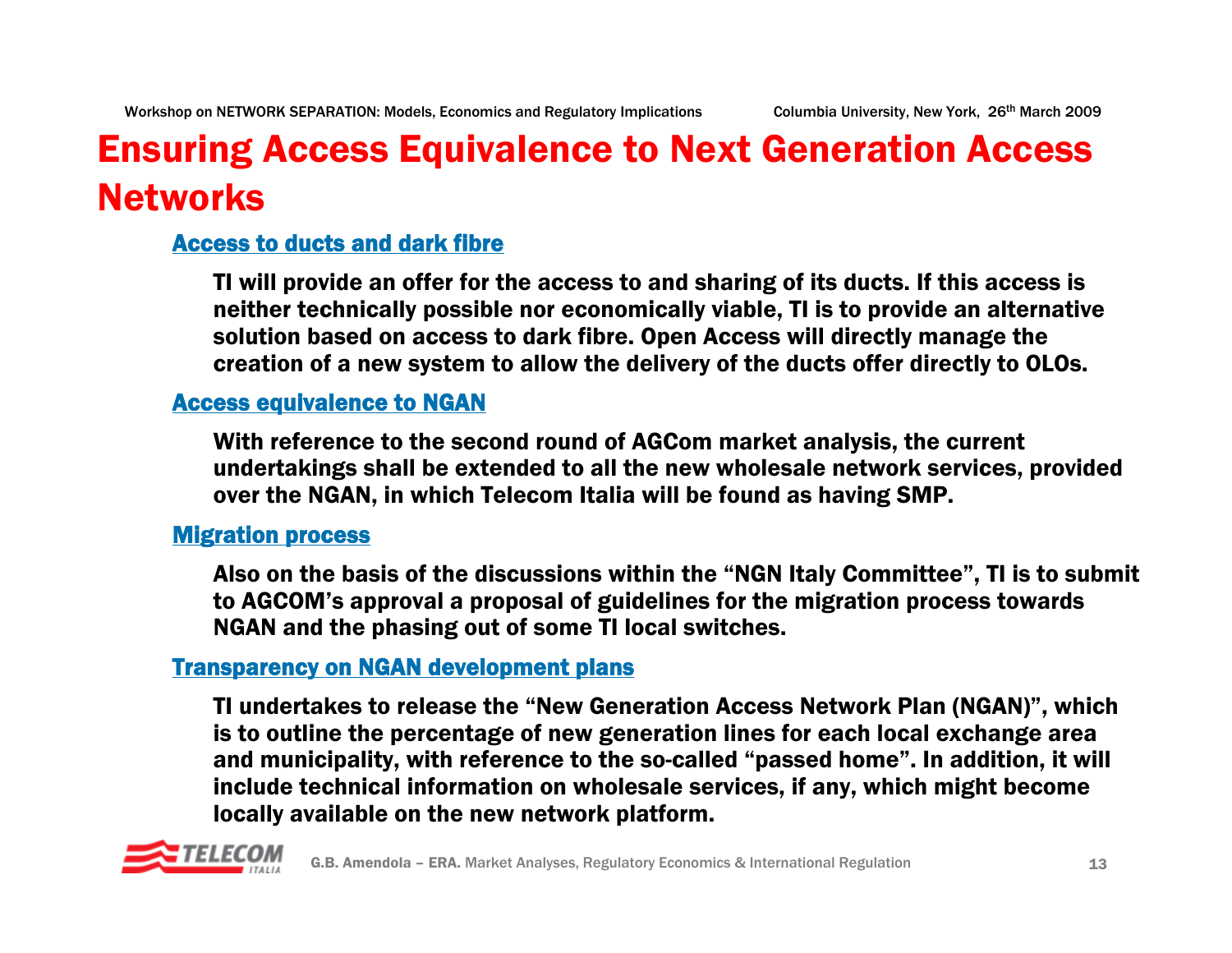### Ensuring achievement of equivalence: the Supervisory Board

Telecom is to set up an internal independent body ("Supervisory Board") in charge of supervising and verifying:

- $\blacktriangleright$ the proper implementation of the Undertakings;
- $\blacktriangleright$  the compliance of Key Performance Indicators (KPIs) with the principles of equal treatment and quality objectives in the supply of fixed network access services.

The Supervisory Board is composed of five members appointed by Telecom. Three members, including the President, are designated by the Authority. All members must be independent from Telecom, other electronic communications operators and television operators.

The Undertakings and the Regulation of the Supervisory Board ensure that the latter has access to all information necessary to the performance of its monitoring activities

The Supervisory Board can require expert opinions, statistical and economic analysis or consulting services, with regard to any aspect relevant to the performance of its tasks.

The Supervisory Board can also receive reports and complaints from alternative operators and other third parties, with regard to potential anomalies or inadequacies in:

(i) the implementation of the Undertakings; and

(ii) the values of the KPIs.

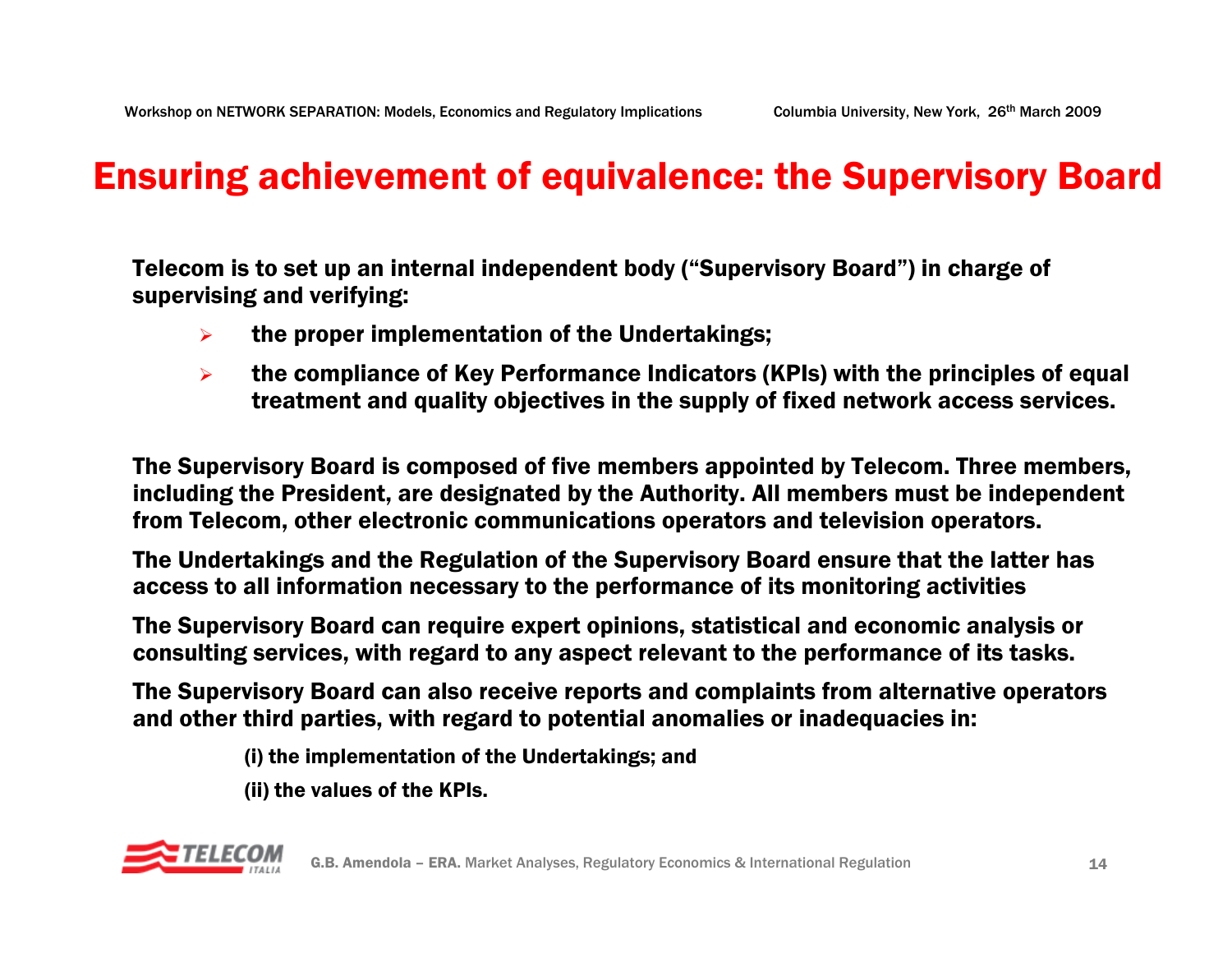# Time schedule and cumulative number of Undertakings to be implemented



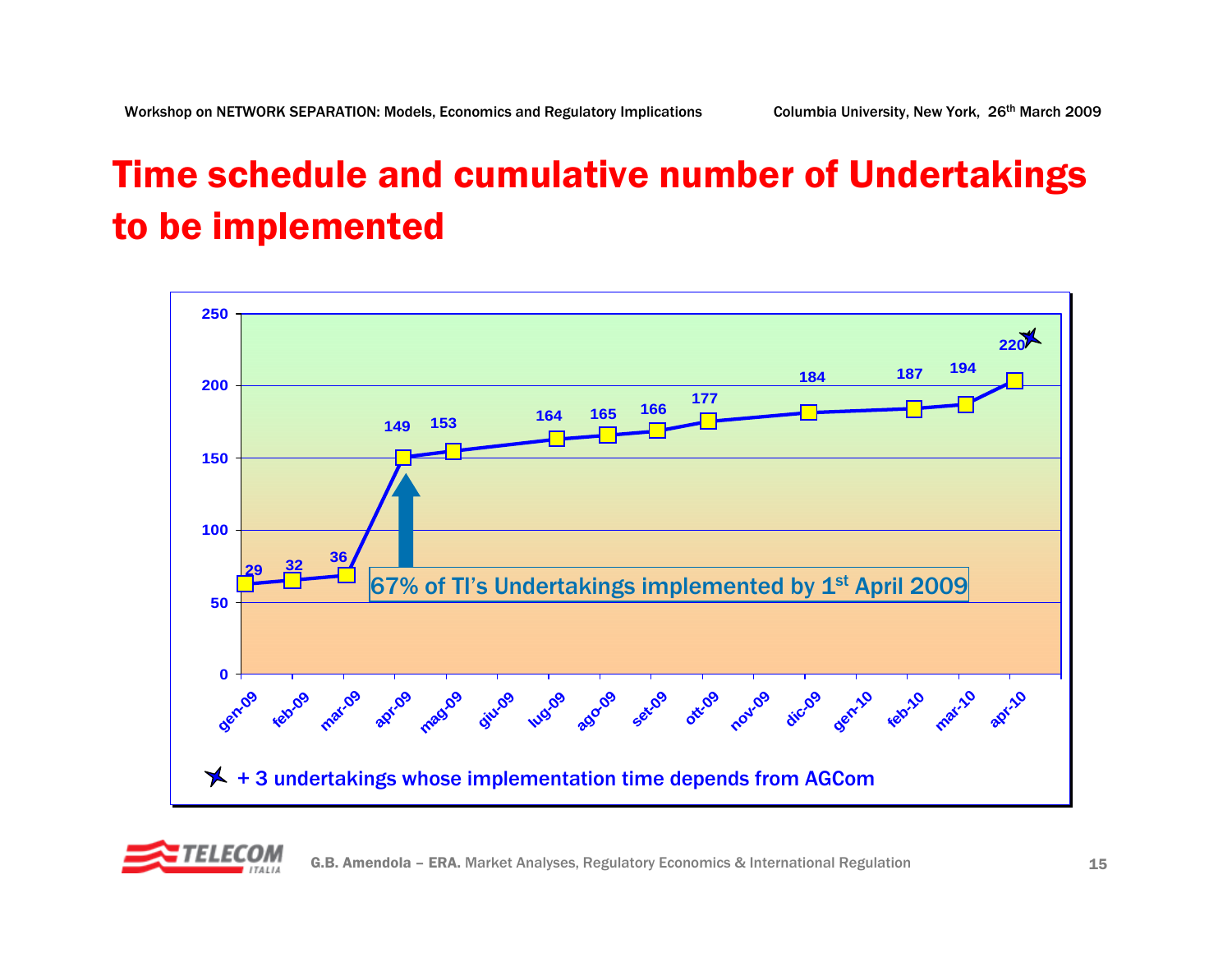## Telecom Italia's Operational Separation model: main features

- ► Creation of a separated business unit – Open Access – providing SMP access services both internally and externally.
- ► Physical separation of Open Access and TI Wholesale staff and management.
- ► Separated incentive schemes and separated code of conduct for Open Access and TI Wholesale staff and management.
- ►Logical/physical separation of information systems.
- ► Technical equivalence for both existing and forthcoming SMP access services based on the equivalence of output concept.
- ► Economic equivalence based on internal contracts and internal transfer charges consistent with regulated wholesale prices.
- ►Governance of the equivalence model ensured by the Supervisory Board.

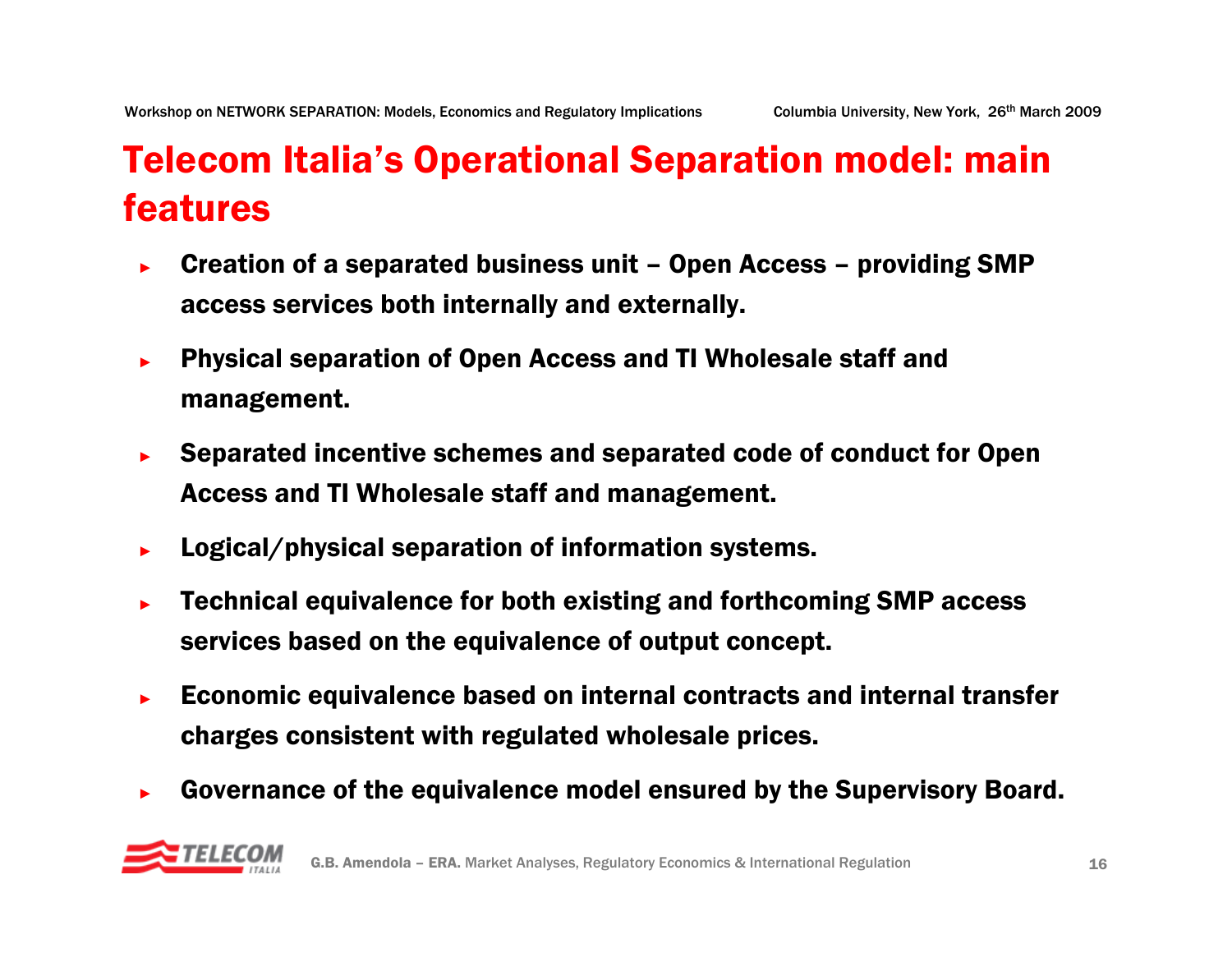# A comparison between the Operational and the Functional separation models (1/4)

The main differences between the operational separation model that will result from the adoption of the Undertakings by TI and the functional separation model adopted by BT can be found in the following areas:

- ►approach to the non-discrimination in the provision of access services;
- ►governance of investments in the Access Network.

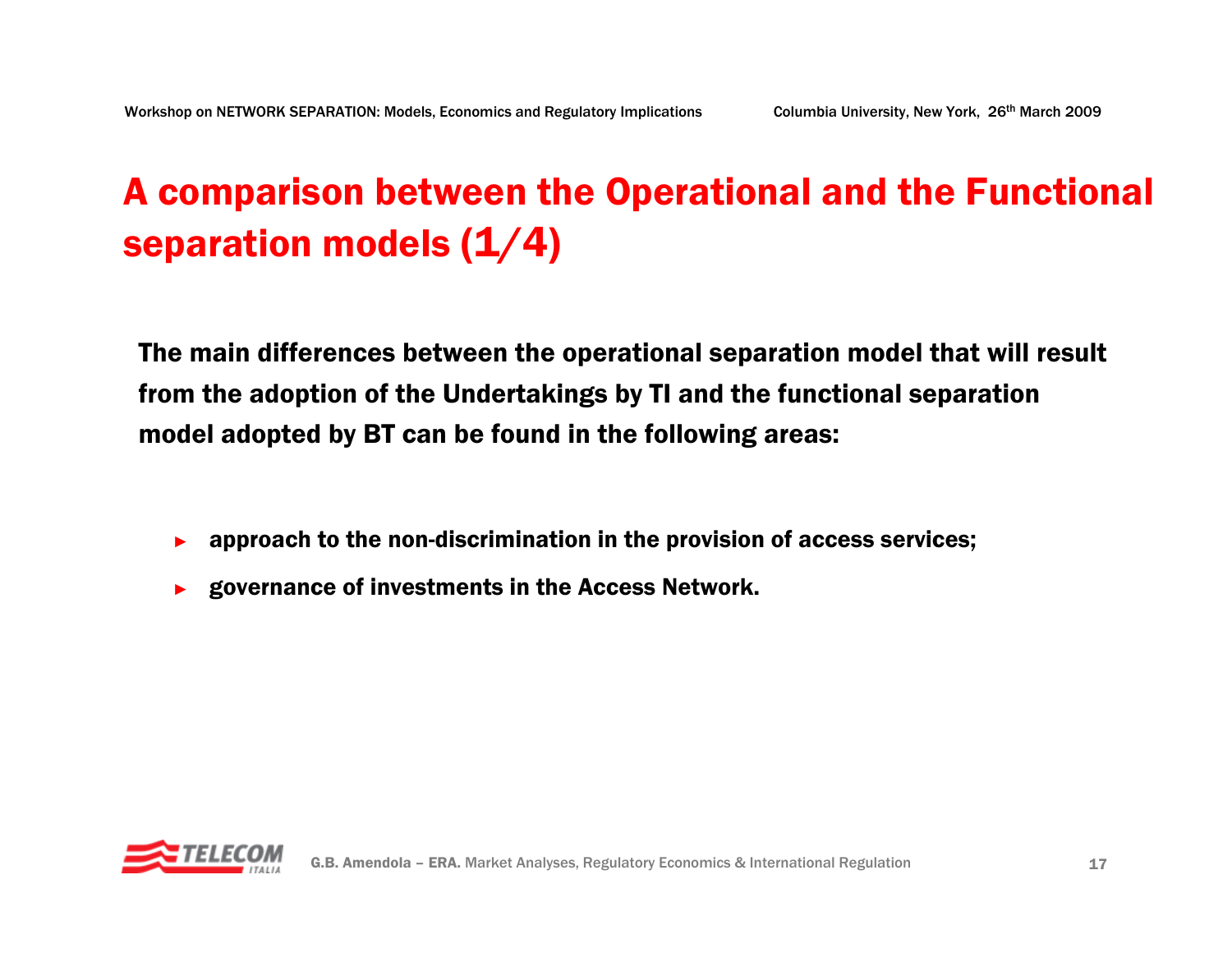# A comparison between the Operational and the Functional separation models (2/4)

### Non-discrimination in the provision of access services

#### BT Model

- ► A single system for the delivery of the access network services, both to the OLOs and to BT Retail: the so called "equivalence platform". Being the same system, the internal-external equal treatment is ensured by definition.
- ► The model adopted by BT requires extensive investments to redefine all the operating systems. From the point of view of the access network delivery, Open Reach operates as it were in actual fact a separate entity.

#### TI Model

- ► Maintenance of two different systems for the delivery of the access network services:
	- $\triangleright$  one for TI Retail;
	- $\triangleright$  another for the OLOs, managed by TI wholesale.
- ► Under the Undertakings the two systems are and will remain subject to strict equal treatment rules. The single new delivery process of SMP Services ensures complete equal treatment in the access to network facilities.

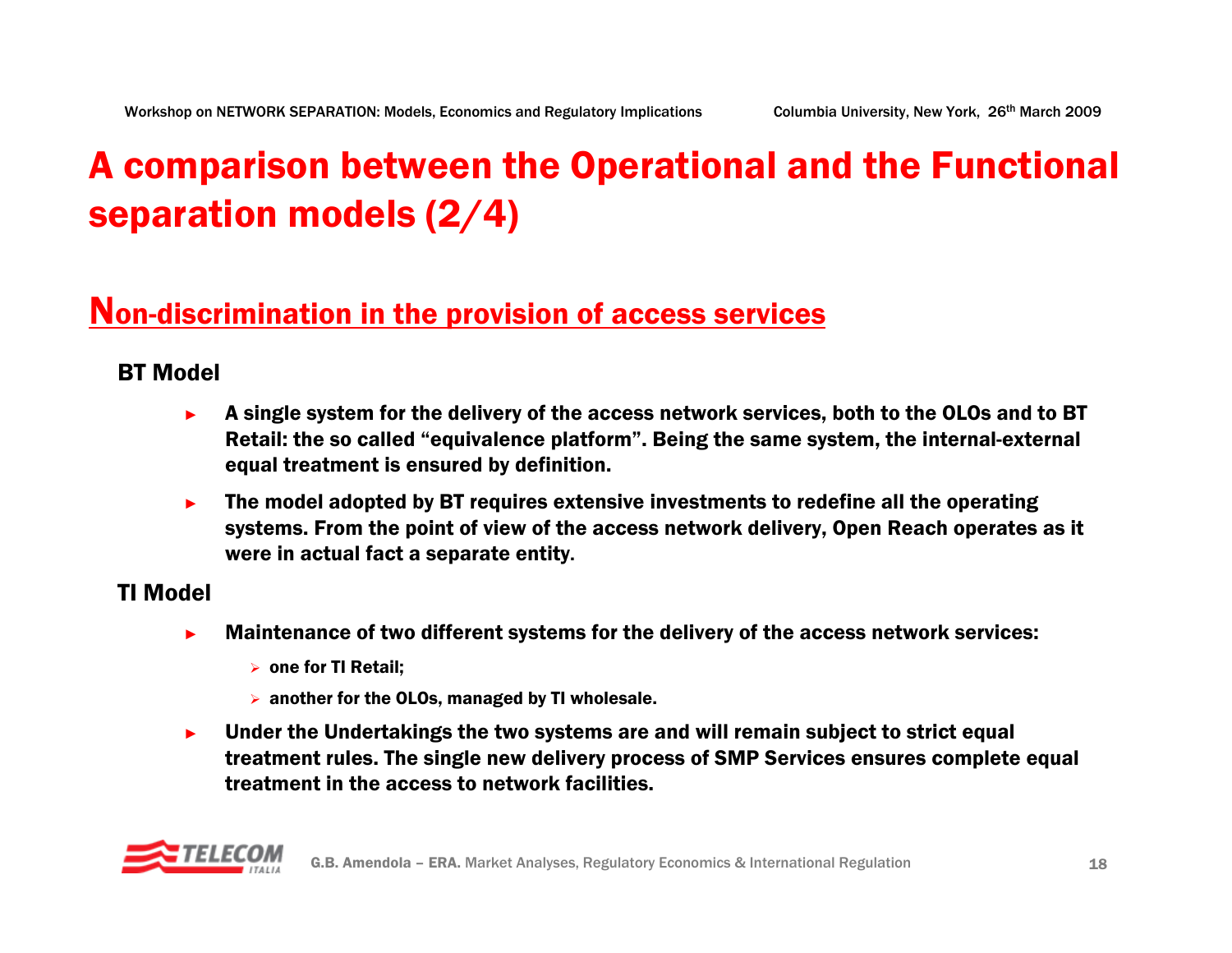# A comparison between the Operational and the Functional separation models (3/4)

### Governance of investments in the Access Network (1/2)

### BT Model

- ► Separation in the UK means that technical information can flow within BT, but not commercial information: no sharing of commercial information between BT Wholesale, Openreach and BT's retail units.
- ► The Undertakings do not make coordination of the relevant information impossible, but they do make it more difficult because this coordination is carried out with a high level of consultation among a variety of stakeholders which removes some of the benefits and efficiencies emerging from coordinated decision-making.

### TI Model

► Vertical integration enables the efficient flow of information among retail, network, access and other company's units to ensure efficient planning of the investments. For the NGAN deployment, information is shared among the network, access and retail units.

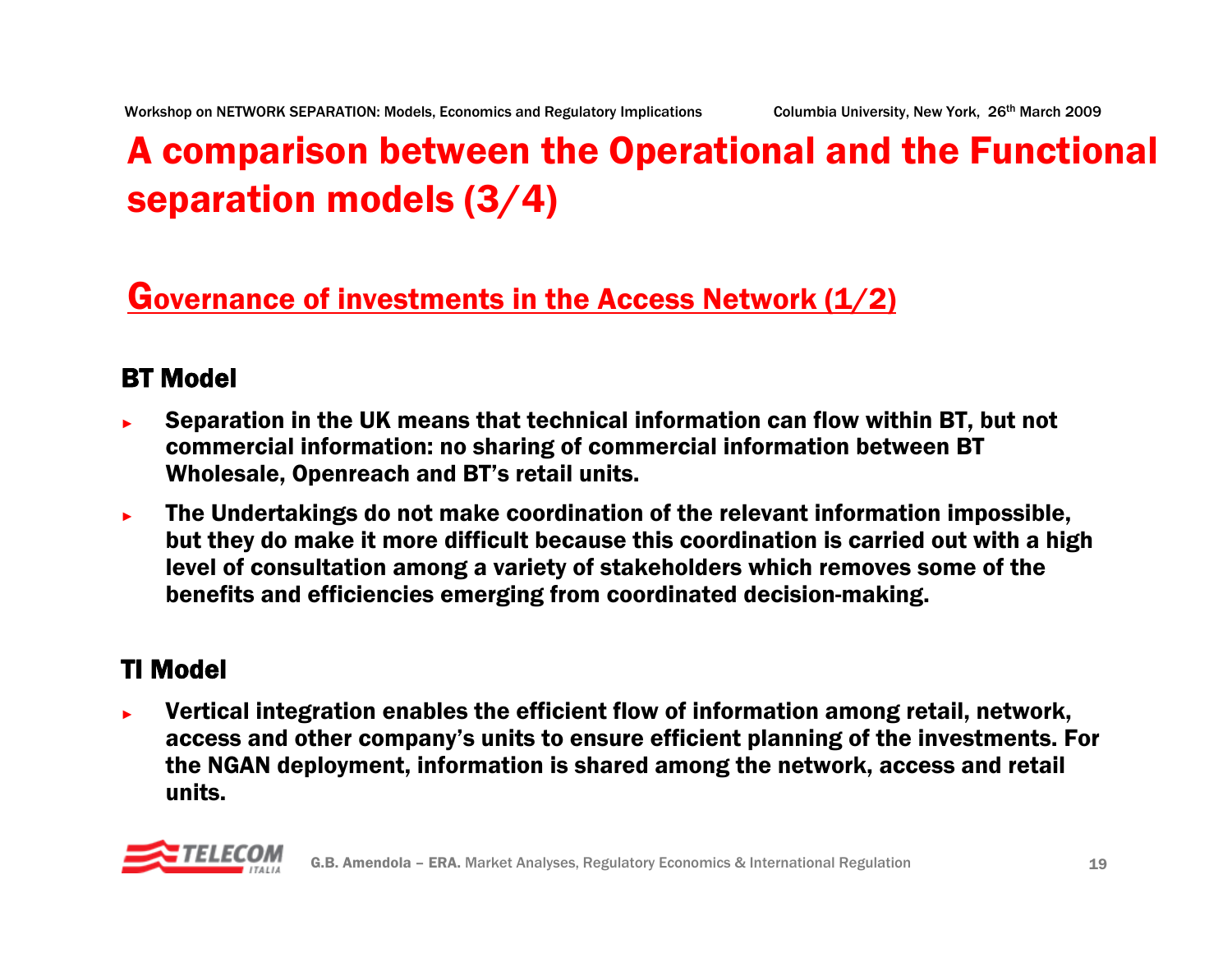# A comparison between the Operational and the Functional separation models (4/4)

### Governance of investments in the Access Network (2/2)

#### BT Model

► In the Openreach-style environment, the "Access" unit will not take into account those cost savings not accountable to itself and must take every investment decision purely on its merits regardless to the commercial interest of other parts of BT Group.

#### TI Model

► Cost savings from TI's investments in NGAN may be shared between the access network and other parts of the network allowing for an optimal design of the new network.

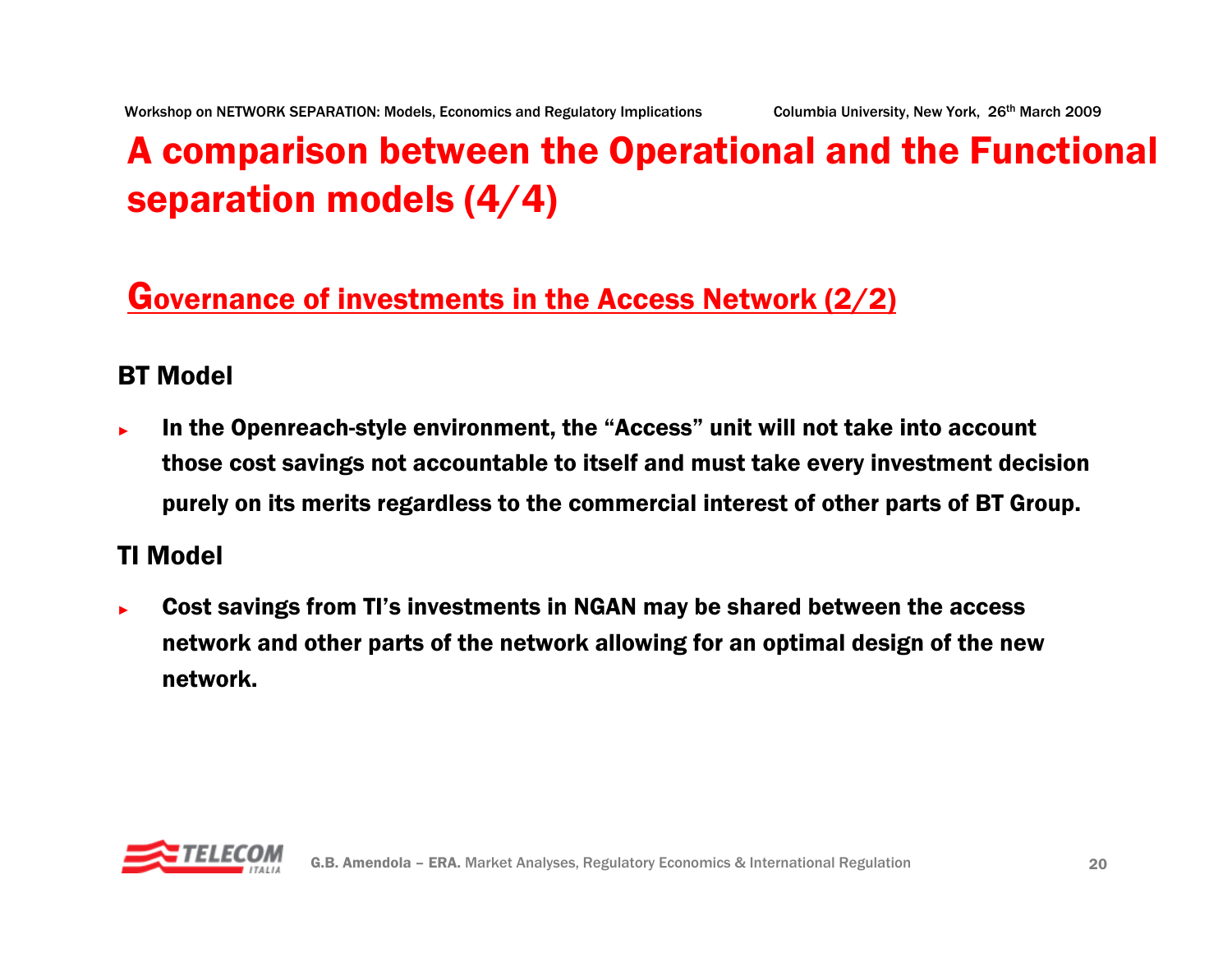## Impact of TI's Undertakings on competition and on the evolution of regulation

Similarly to the functional separation implemented by BT, the operational separation model of the access network introduced by TI will promote competition in downstream markets by:

- ► promptly implementing effective technical and economic "equality of output" conditions between TI's retail functions and OLOs;
- ► removing any possible competitive risk associated with the incumbent's vertical integration.

AGCom Decision 718/08/CONS stated that TI's Undertakings *"are suitable to structurally improve the competitive setting of the markets affected by the undertakings".*

AGCom is to assess - in the market analysis proceedings - the competitive impact of TI's Undertakings on each specific relevant market, in order to determine whether to impose, maintain, amend or withdraw obligations according to the provisions of the European regulatory framework.